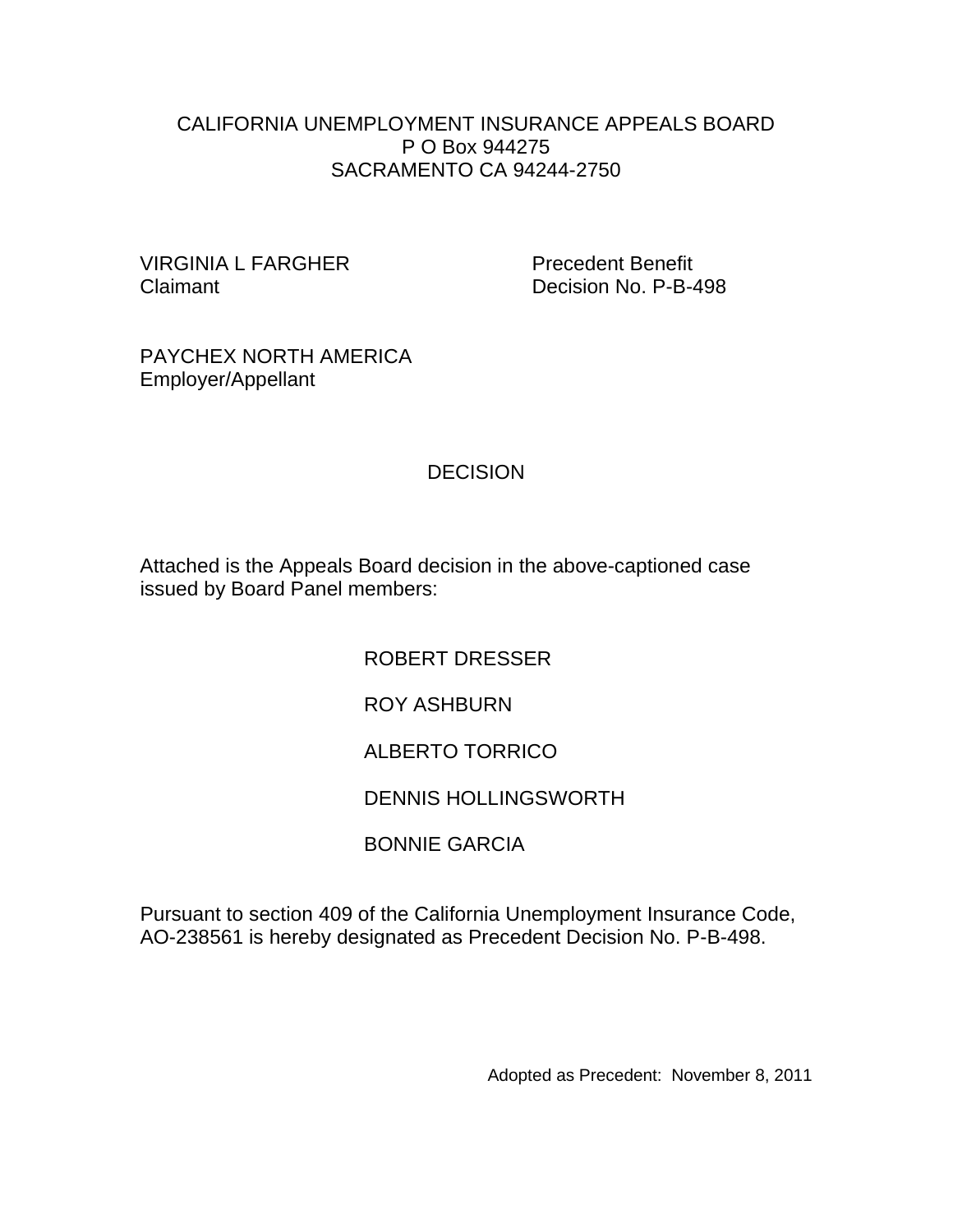#### REM

**\_\_\_\_\_\_\_\_\_\_\_\_\_\_\_\_\_\_\_\_\_\_\_\_\_\_\_\_\_\_\_\_\_\_\_\_\_\_\_\_\_\_\_\_\_\_\_\_\_\_\_\_\_\_\_\_\_\_\_**

The employer appealed from the order of the administrative law judge that denied the employer's application to reopen a decision that dismissed the employer's appeal pursuant to section 5067(e), title 22, California Code of Regulations.

### ISSUE STATEMENT

The issue before us is whether the employer had good cause for failing to appear at the hearing scheduled on the employer's appeal.

# FINDINGS OF FACT

The employer appealed from a notice of determination/ruling that held the claimant not disqualified for benefits under section 1256 of the Unemployment Insurance Code and ruled the employer's reserve account was not relieved of benefit charges. A hearing on the appeal was scheduled for September 22, 2010. On September 3, 2010, a notice of that hearing was sent to the parties.

By a communication faxed to the office of appeals on September 17, 2010, the employer's agent requested a reset of the hearing on the ground that the employer's "true first hand witness," a female hereinafter referred to as "DM", would be unavailable for two weeks after September 17, 2010 due to that witness relocating from California "to the East Coast." The request was denied on September 17, 2010. The employer did not appear at the hearing.

A decision was issued on September 24, 2010, that dismissed the employer's appeal due to such nonappearance. The employer's agent timely filed an application to reopen the matter on October 1, 2010. The application repeated the reasons provided for the reset request and added that DM had been unable to appear at the hearing "via phone" and the employer had been "unable to secure a secondary witness due to personal time off that had been scheduled." A hearing on that application was scheduled for October 26, 2010. A notice of that hearing was mailed to the parties on October 7, 2010.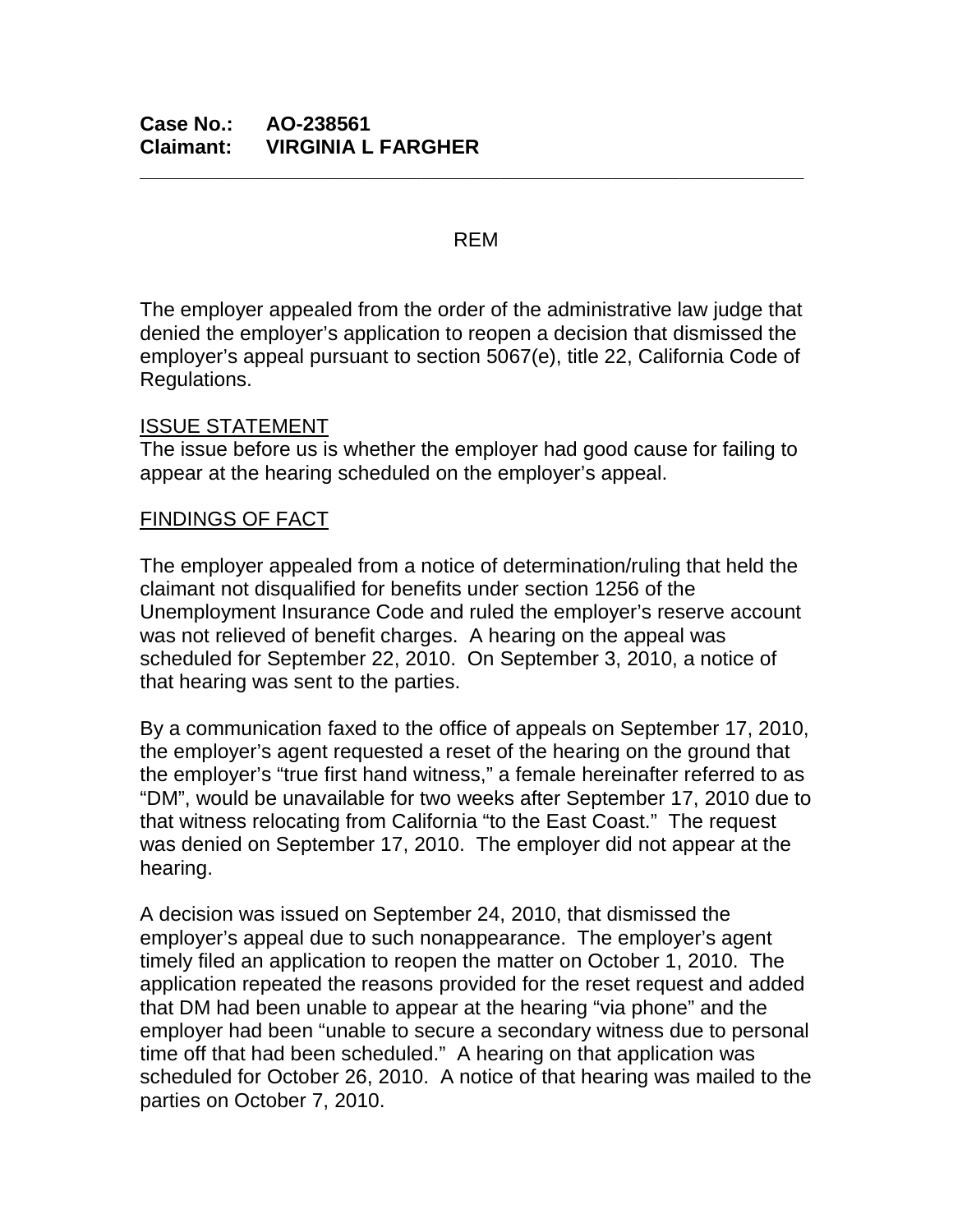On October 11, 2010, the employer's agent faxed to the office of appeals a request for a reset of the October 26, 2010 hearing on the ground that a male witness, hereinafter referred to as "JH," would be "on vacation" on October 26, 2010, and therefore "unable to attend" the hearing. The request contained the following contention: "We have confirmed that we have no other first hand witness in this separation." The request was denied.

On October 22, 2010, the employer's agent faxed to the office of appeals a request that the employer's "first hand witness," DM, be allowed to participate in the October 26, 2010 hearing by telephone because DM had relocated to Pennsylvania from California. The request also contained the following contention: "There is not a local manager associated with this separation now in California." The request was granted.

DM testified by phone at the October 26, 2010 hearing as to the following. DM on September 17, 2010 began a motor vehicle trip across the country in order to relocate to New Jersey. DM completed that trip on September 24, 2010. DM was on a preapproved vacation leave during that trip. The employer knew on or about September 10, 2010 that DM would be on leave at the time of the hearing scheduled for September 22, 2010.

The administrative law judge at the October 26, 2010 hearing failed to make sufficient inquiry as to the importance of DM's testimony to an effective presentation of the employer's position on the case at the September 22, 2010 hearing, whether the employer by reasonable efforts could have arranged to have DM participate in the September 22, 2010 hearing by telephone, and whether the employer by reasonable efforts could have arranged to have some other individual adequately substitute for DM at the September 22, 2010 hearing. The administrative law judge also made no inquiry concerning the apparent inconsistencies in the employer's September 17, 2010, October 1, 2010, October 11, 2010, and October 22, 2010 communications concerning the case and the identity of its "true first hand" witness. It was not otherwise established whether DM might have been accessible to testify by telephone during the September 22, 2010 hearing and whether some other employee of the employer could have effectively substituted for DM at the September 22, 2010 hearing.

The administrative law judge's order denied the employer's application to reopen upon the stated rationale that by failing to either arrange for DM to participate in the September 22, 2010 hearing by telephone or submit for that hearing a written declaration from DM in lieu of DM's testimony, the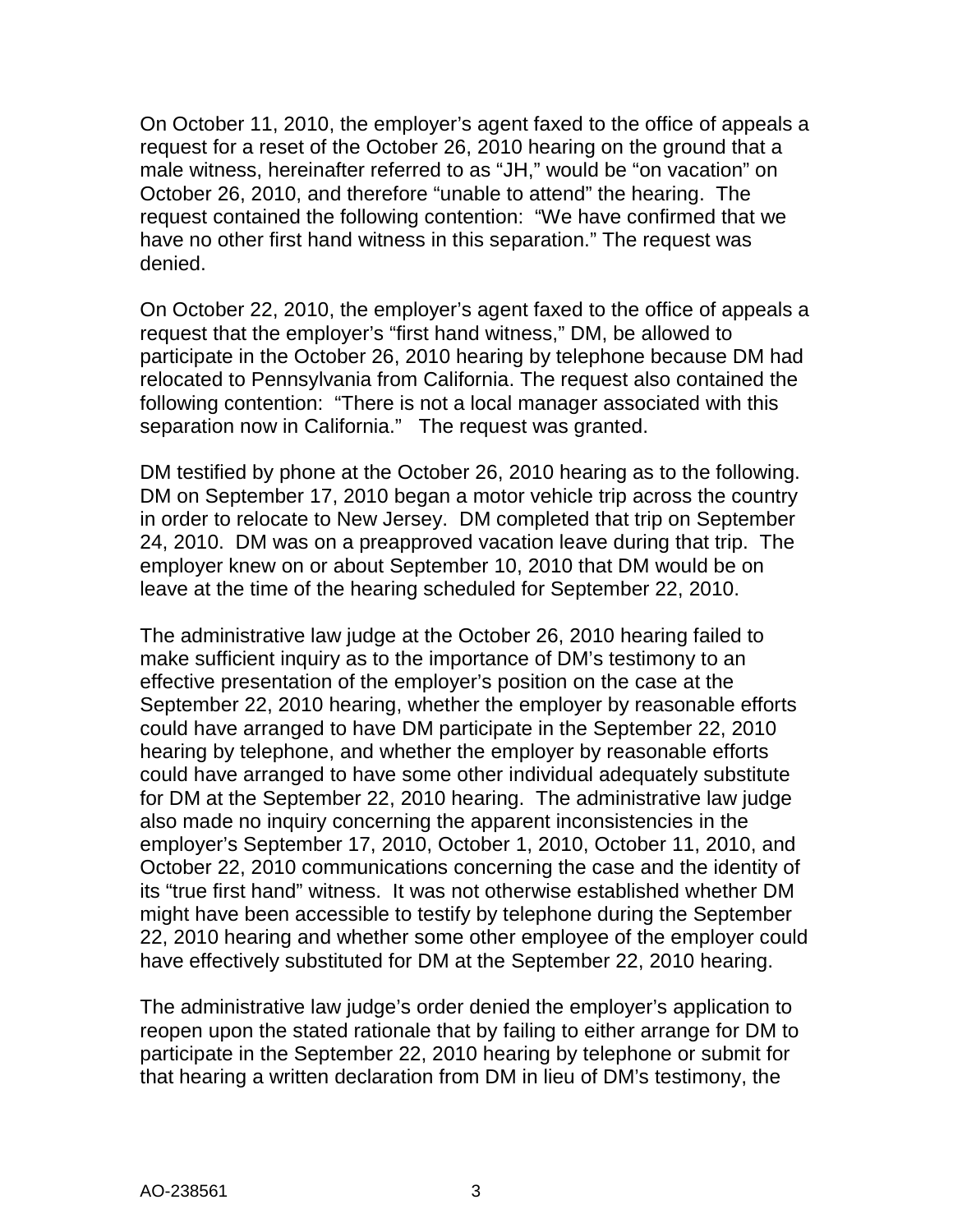employer essentially deprived itself of good cause for its failure to appear at the September 22, 2010 hearing.

## REASONS FOR DECISION

A party appears in the hearing by: (a) being present on the record at the hearing; (b) participating by electronic means on the record in an electronic hearing; (c) filing a statement that the party intends to constitute its appearance that the administrative law judge receives by the time of a hearing and does not exclude under rule 5062(j); or (d) interrogatories or deposition if so ordered by an administrative law judge pursuant to rule 5062(k). (California Code of Regulations, title 22, section 5061.)

In practice, this agency typically refers to statements submitted pursuant to regulation section 5061 as "written declarations" or "written statements." A written declaration includes a signed attestation under penalty of perjury that it is true, whereas a written statement does not include such an attestation. For purposes of this decision, each such document is hereinafter referred to as "statement."

A party shall arrange for its witnesses to participate in the hearing. (California Code of Regulations, title 22, section 5058(a).)

An administrative law judge may issue a notice to attend, a notice to attend and produce, a subpoena, or a subpoena duces tecum on his or her own motion, and shall do so upon the proper application of a party.(California Code of Regulations, title 22, section 5058(b).)

An application for a notice to attend or a subpoena shall include the name of the witness and a showing of the need therefor. An application for a notice to attend shall also include the address of the witness. (California Code of Regulations, title 22, section 5058(c).)

An appeal dismissed for nonappearance may be reopened if the appellant shows good cause for failing to appear at the hearing. (California Code of Regulations, title 22, section 5067(e).)

If a party to an appeal fails to appear in any day of a hearing and a decision is issued which is adverse to the party's interest, the decision may be vacated if the party shows good cause for failing to appear. (California Code of Regulations, title 22, section 5068(d).)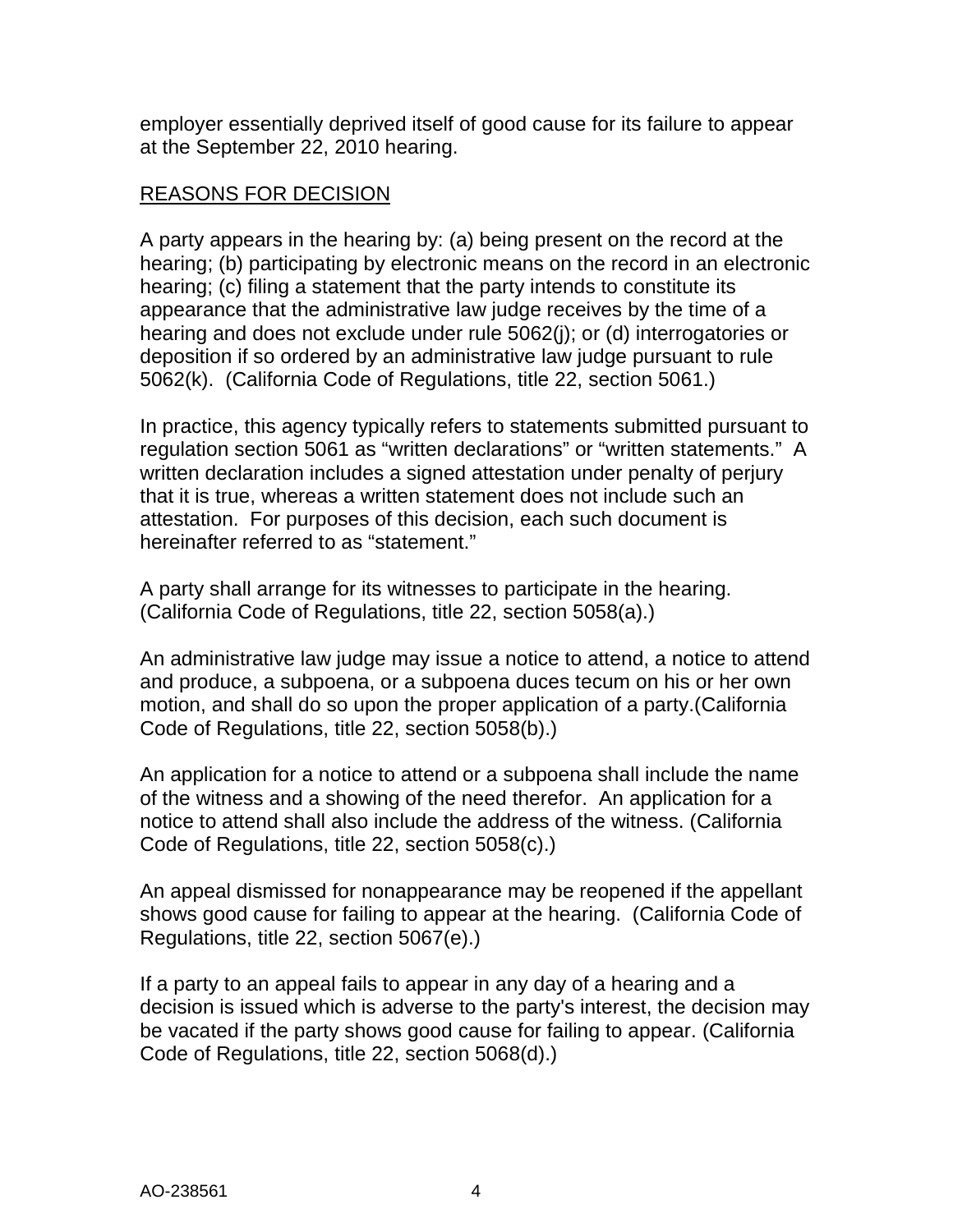"Good cause" means a substantial reason under the circumstances, considering the diligence of the proponent and any burden or prejudice to any person involved. Good cause includes, but is not limited to, mistake, surprise, inadvertence, or excusable neglect. (California Code of Regulations, title 22, section 5000(hh).)

"Hearsay evidence" is evidence of a statement that was made other than by a witness while testifying at the hearing and that is offered to prove the truth of the matter stated. (Evidence Code, section 1200.)

Testimony given at the hearing under oath and subject to cross-examination is generally entitled to greater weight than hearsay statements, whether or not such statements are signed under penalty of perjury. (Precedent Decisions P-B-218, P-B-293, and P-B-378.)

The taking of evidence in a hearing shall be controlled by the administrative law judge in a manner best suited to ascertain the facts and safeguard the rights of the parties. (California Code of Regulations, title 22, section 5062(m).)

Precedent Decision P-B-365 involves circumstances generally similar to the instant case and offers some guidance on the issue at hand. In P-B-365, the claimant's appeal was dismissed because the claimant failed to appear at a hearing scheduled for 1 p.m. on the claimant's appeal. At or about noon on the day of the hearing it became necessary for the claimant to transport his girlfriend's eight-year old daughter to the hospital for treatment of an injury. At approximately 12:40 p.m. the claimant telephoned the office where the hearing was to be held in an unsuccessful attempt to speak to the administrative law judge assigned to the case. At that time the claimant explained to the office staff the reasons for the claimant's imminent nonappearance at the hearing. The claimant's appeal was dismissed due to the claimant's nonappearance at the hearing. Although the claimant's application to reopen the appeal was denied by an administrative law judge, the Appeals Board reversed that order and held that good cause existed to reopen the appeal. In doing so, the Appeals Board recognized "the desirability of having disputes under the Unemployment Insurance Code decided on their merits," the claimant's diligence in making a reasonable effort to notify the administrative law judge as to the reasons for his nonappearance "as soon as the facts of his situation could be communicated," and the exigent circumstances that rendered such nonappearance "excusable." P-B-365 also specifically referenced, with approval, a prior Appeals Board decision in which an employer was held to have shown good cause for failing to appear at a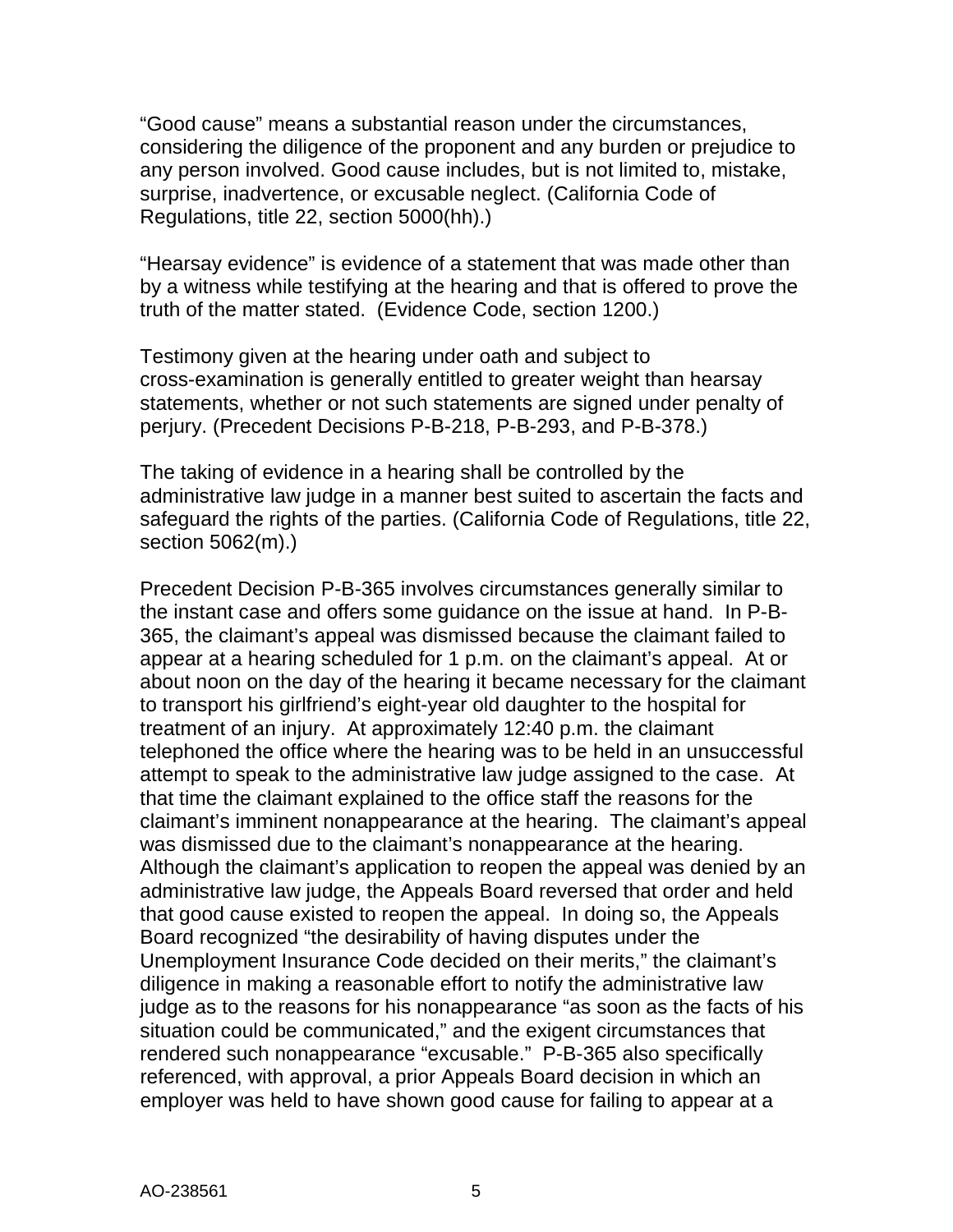hearing "where a continuance had been sought by telegram shortly before the hearing because an important witness could not be present."

We are unwilling to decide this matter on the basis of the limited record thus far created. The administrative law judge did not conduct a sufficient inquiry into the circumstances surrounding the employer's failure to appear at the September 22, 2010 hearing. Pursuant to the considerations set forth in P-B-365, the employer has the burden of showing that DM was an important witness at the September 22, 2010 hearing and that the employer could not by reasonable efforts have arranged for DM to testify by phone during that hearing. The record is unclear on these two questions. The apparent inconsistencies in the employer's communications as to the identity of its "true first hand" witness are also unexplained. These questions will need to be fully addressed at a further hearing before the employer's application to reopen can be fairly and properly decided.

While this case will therefore be remanded for further proceedings, we would be remiss if we did not take this opportunity to address certain faulty suppositions underlying the administrative law judge's offered rationale for denying the employer's application to reopen.

First, the administrative law judge implicitly assumes that because DM was an employee of the employer, it was necessarily within the employer's power to require that DM participate in the September 22, 2010 hearing by telephone notwithstanding the fact that DM was on leave and involved in a cross-country relocation. However, no factual foundation for this hypothesis was ever established. While it was the employer's obligation under regulation 5058 to arrange for DM's participation in the hearing and the employer on or after September 17, 2010 might have requested a subpoena from the office of appeals to compel DM's participation in the hearing by telephone once the employer knew that its reset request was denied, the administrative law judge failed to make any inquiry on this subject and the record is otherwise devoid of an explanation for the employer's failure to pursue a subpoena. A party is generally expected to seek a subpoena for the purpose of securing at the hearing the testimony of an important witness who is unwilling or unable to voluntarily appear, but the extent to which a failure to make such a request might affect the decision on an application to reopen must depend upon an examination of the pertinent circumstances. It might not be reasonable to require an employer to seek a subpoena concerning an employee who is on leave due to a serious medical condition, jury duty, a death in the immediate family or other pressing reasons.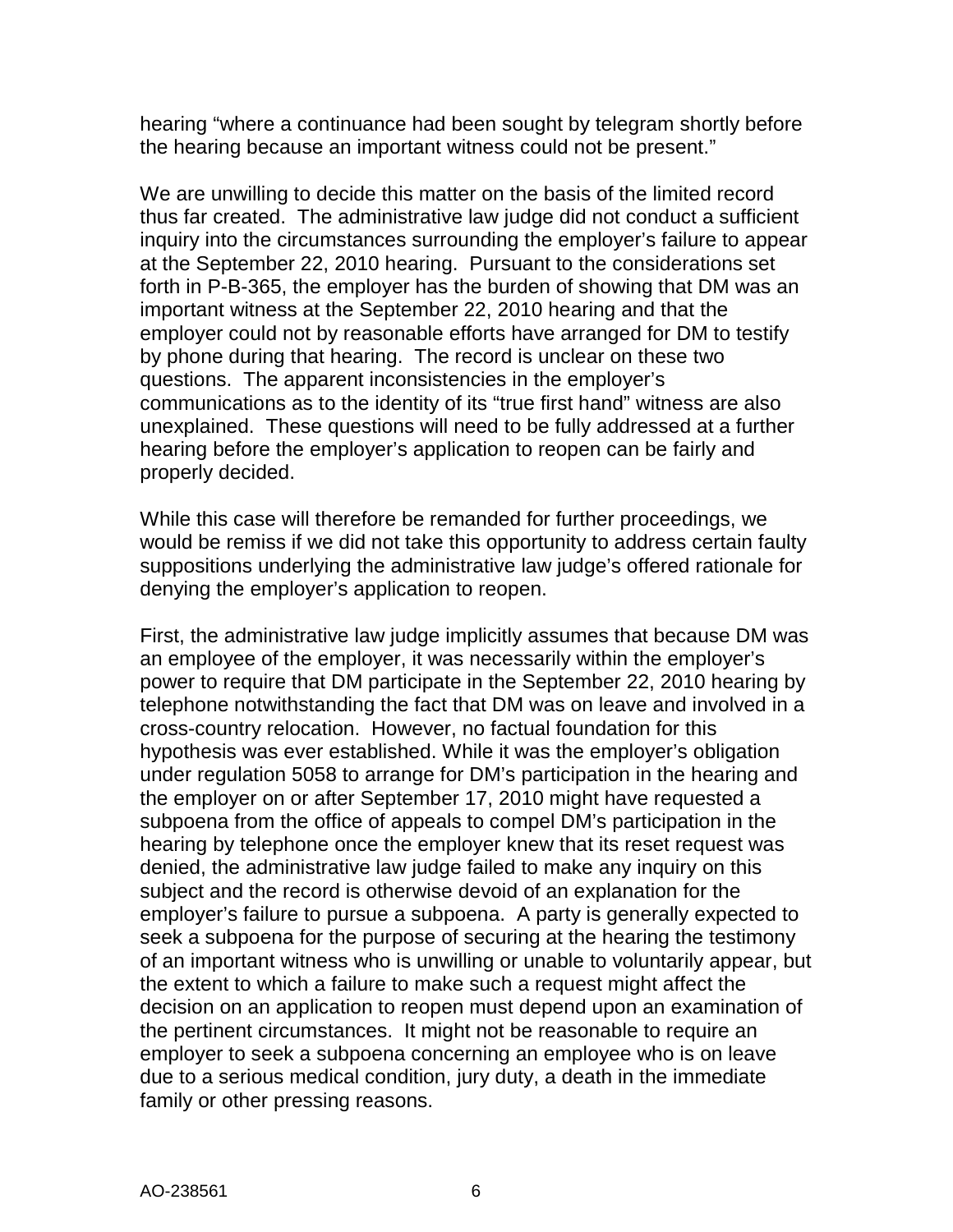We recognize that employers on occasion succeed in obtaining telephone testimony from an employee who is on leave from work, but those instances cannot reasonably justify a policy of general application that would compel every employer to make any employee on leave available for testimony by telephone at a time and date specified by this agency. Whether or not an employer can reasonably be expected to make an employee on leave available to testify by telephone must depend upon an analysis of all the relevant facts involved. Those facts might well include, but are not limited to, when the employee's leave request was submitted, when such request was granted, the reason for the leave, the reasonable accessibility of the employee by telephone at the time and date of the hearing, whether under the existing circumstances the employer could be reasonably expected to request a subpoena that would compel the employee's testimony by telephone, whether such a request was promptly made by the employer, whether good cause existed for any failure to make such a request, and whether arranging for such testimony would otherwise unduly burden either the employer or the employee. No such analysis took place in this case.

Second, we note that the denial of the application to reopen was also founded, at least in part, upon the rationale that the employer's failure to submit a statement from DM in lieu of an appearance by DM in person or by phone deprived the employer of good cause for not appearing at the hearing. That rationale, however, is without a legitimate basis and contravenes both the regulation governing appearances at hearings and our agency's published instructions to the public on this subject. Regulation section 5061 permits a party to appear in a hearing by filing a statement if the party intends the statement to constitute its appearance, the statement is received by the administrative law judge by the time of the hearing, and the statement is not excluded by the administrative law judge as being otherwise untimely. However, the election to appear at the hearing by means of such a statement is clearly set forth in the regulation merely as an option rather than as a default requirement. Furthermore, the hearing information pamphlet that is provided by this agency to parties with their notice of hearing advises the parties of their options with regard to appearing at the hearing in the event that their request to change the date or time for the hearing is denied. That pamphlet describes the risks associated with each option. The pamphlet does not advise that declining to appear by a statement will in any way affect the decision on any subsequent application to reopen filed by the party. While we recognize that statements are frequently submitted at hearings from various individuals who are unwilling or unable to testify in person or by phone, we do not believe that a party can be fairly required to submit a statement in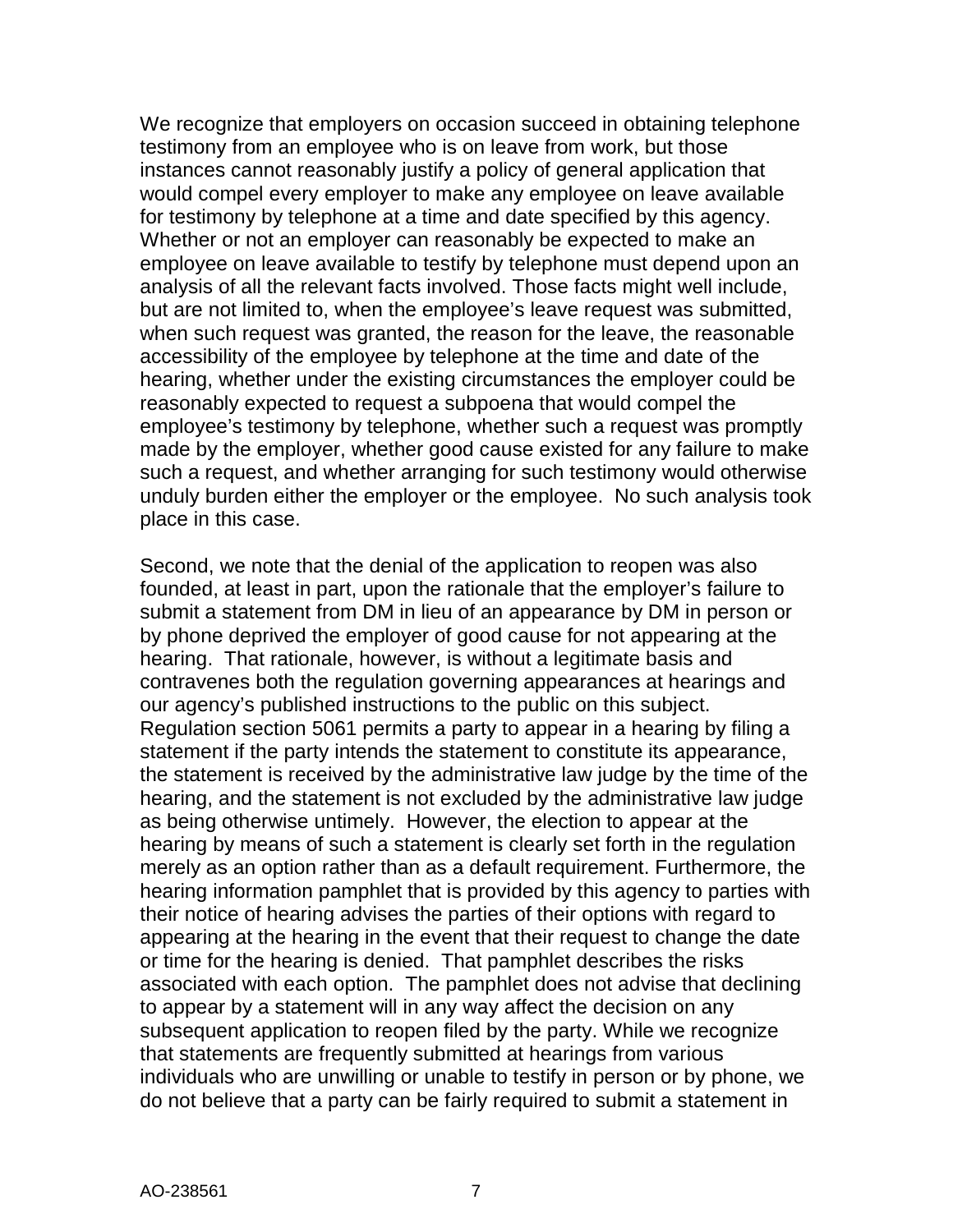lieu of an appearance in person or by phone by the party or an important witness. An appearance by a statement is neither in principle nor practicality the equivalent of an appearance in person or by phone.

In principle, a statement does not have the same legal status as sworn testimony presented in person or by phone and subject to questioning. By its very nature, i.e. an out of hearing statement offered to prove the truth of the matter stated, such a statement represents a hearsay statement that is, pursuant to the long-standing legal principles recognized in Precedent Decisions P-B-218, P-B-293 and P-B-378, generally subject to receiving less weight than sworn testimony presented in person or by phone.

In practicality, an appearance by statement is also not the equal of an appearance in person or by phone. A party who appears in person or by phone can hear and respond to whatever is said, answer questions, provide elaboration or clarification to testimony as needed, refute allegations made by opposing parties, question any witness who participates in the hearing, and provide a closing argument that addresses the facts, issues and assertions that were brought out during the hearing. In comparison, it is often quite difficult for a party who appears solely by way of a statement to accurately anticipate and adequately address in that statement every fact, issue, allegation and question that might arise during the hearing. An appearance by a statement thus constitutes a generally far less effective means of protecting and advancing a party's interests at a hearing than an appearance in person or by phone.

Moreover, under regulation sections 5067(e) and 5068(d), a party who appears by a statement is thereafter precluded from applying to reopen or vacate the decision following the hearing. These procedural remedies are only available to a party who does not appear in any way at the hearing. Thus, any policy or practice that effectively requires a party to appear by a statement if its reset and phone hearing requests are denied presents that party with an unfair dilemma. The party is faced with the discomforting choice of either appearing by the generally inferior method of a statement and thus foregoing the right to be heard on an application to reopen or vacate, or not appearing and later filing an application to reopen or vacate that will be denied on the ground that the party should have submitted a statement instead of not appearing. We do not believe that our appeals process should be permitted to function in such an unfair fashion.

We therefore confirm that a party who was denied the opportunity to appear in person or by phone should not thereafter be denied reopening merely because that party declined to appear at the hearing by way of the